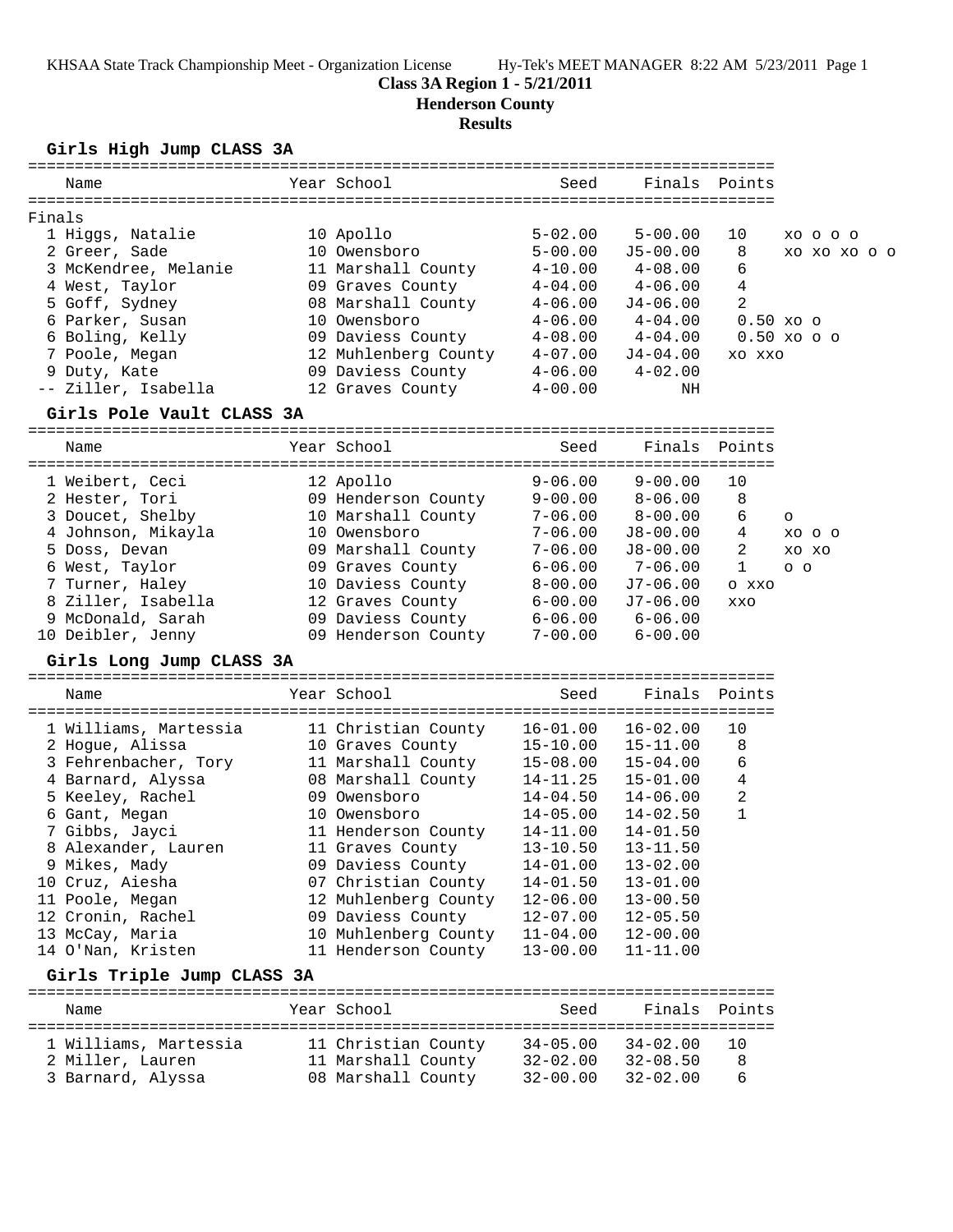**Class 3A Region 1 - 5/21/2011**

**Henderson County**

# **Results**

# **....Girls Triple Jump CLASS 3A**

| 4 Hughes, Hannah    | 11 Owensboro         | $30 - 01.25$ | $30 - 06.50$ | $\overline{4}$ |
|---------------------|----------------------|--------------|--------------|----------------|
| 5 Higgs, Natalie    | 10 Apollo            | $30 - 04.00$ | $30 - 01.00$ | -2             |
| 6 Alexander, Lauren | 11 Graves County     | $28 - 09.00$ | $29 - 06.00$ | $\mathbf{1}$   |
| 7 Sumner, Trisha    | 10 Daviess County    | $30 - 00.00$ | $28 - 10.00$ |                |
| 8 Croney, Susie     | 09 Christian County  | $31 - 06.00$ | $28 - 08.00$ |                |
| 9 Keeley, Rachel    | 09 Owensboro         | $28 - 08.75$ | $28 - 07.00$ |                |
| 10 Calhoun, Jasmine | 10 Henderson County  | $26 - 09.50$ | $28 - 06.00$ |                |
| 11 Todd, Mia        | 10 Graves County     | $31 - 01.00$ | $27 - 01.00$ |                |
| 12 Cronin, Rachel   | 09 Daviess County    | $27 - 04.00$ | $26 - 07.50$ |                |
| 13 Poole, Megan     | 12 Muhlenberg County | $25 - 04.25$ | $24 - 06.50$ |                |
|                     |                      |              |              |                |

## **Girls Shot Put CLASS 3A**

================================================================================

| Name                     | Year School          | Seed         | Finals       | Points |
|--------------------------|----------------------|--------------|--------------|--------|
| 1 McReynolds, DeShericka | 12 Madisonville      | $34 - 11.00$ | $37 - 01.00$ | 10     |
| 2 Phelps, Tiana          | 09 Owensboro         | $35 - 00.00$ | $35 - 06.75$ | 8      |
| 3 McKnight, Lora         | 12 Christian County  | $33 - 02.00$ | $33 - 03.25$ | 6      |
| 4 Dumas, Ashley          | 12 Owensboro         | $28 - 05.75$ | $30 - 08.50$ | 4      |
| 5 Gregory, Johnsha       | 10 Henderson County  | $30 - 06.50$ | $29 - 09.00$ | 2      |
| 6 Booker, Alex           | 09 Apollo            | $27 - 08.00$ | $28 - 09.50$ |        |
| 7 Breedlove, Kelsey      | 12 Henderson County  | $30 - 01.00$ | $28 - 05.75$ |        |
| 8 Peach, Casey           | 11 Apollo            | $27 - 00.00$ | $27 - 06.25$ |        |
| 9 Spiker, Kaylin         | 09 Marshall County   | $26 - 09.00$ | $26 - 10.50$ |        |
| 10 Waqqoner, Emily       | 11 Graves County     | $27 - 07.00$ | $24 - 06.50$ |        |
| 10 Taylor, Vickie        | 12 Muhlenberg County | $25 - 10.00$ | $24 - 06.50$ |        |
| 12 Carmen, Miranda       | 11 Graves County     | $25 - 04.00$ | $24 - 05.00$ |        |
| 13 Trout, Tara           | 10 Daviess County    | $24 - 07.25$ | $23 - 06.00$ |        |
| 14 Shoemaker, Breanna    | 09 Muhlenberg County | $23 - 05.00$ | $23 - 01.00$ |        |
| 15 Edwards, Morgan       | 09 Marshall County   | $28 - 03.00$ | $22 - 02.25$ |        |
| 16 Nalley, Jessica       | 09 Daviess County    | $21 - 06.00$ | $21 - 07.00$ |        |

## **Girls Discus Throw CLASS 3A**

| Name                     | Year School          | Seed       | Finals Points |                |
|--------------------------|----------------------|------------|---------------|----------------|
| 1 McReynolds, DeShericka | 12 Madisonville      | $112 - 10$ | $118 - 08$    | 10             |
| 2 Peach, Casey           | 11 Apollo            | $112 - 00$ | $107 - 02$    | 8              |
| 3 Phelps, Tiana          | 09 Owensboro         | $104 - 08$ | $101 - 03$    | 6              |
| 4 McKnight, Lora         | 12 Christian County  | $107 - 03$ | $98 - 01$     | 4              |
| 5 Gregory, Johnsha       | 10 Henderson County  | $97 - 06$  | $93 - 08$     | $\overline{2}$ |
| 6 Dumas, Ashley          | 12 Owensboro         | $87 - 08$  | $90 - 00$     | 1              |
| 7 Spiker, Kaylin         | 09 Marshall County   | 88-06      | $85 - 04$     |                |
| 8 Booker, Alex           | 09 Apollo            | 74-00      | $74 - 04$     |                |
| 9 Bone, Maria            | 11 Marshall County   | 64-02      | $68 - 01$     |                |
| 10 Breedlove, Kelsey     | 12 Henderson County  | 79-05      | $67 - 02$     |                |
| 11 Kaminski, Marina      | 10 Daviess County    | 74-04      | $63 - 10$     |                |
| 12 Woods, Courtney       | 09 Graves County     | $65 - 08$  | $63 - 09$     |                |
| 13 Cope, Stacie          | 09 Graves County     | 64-00      | $63 - 04$     |                |
| 14 Allen, Taylor         | 09 Daviess County    | 63-10      | $59 - 07$     |                |
| 15 Taylor, Vickie        | 12 Muhlenberg County | $59 - 05$  | $56 - 00$     |                |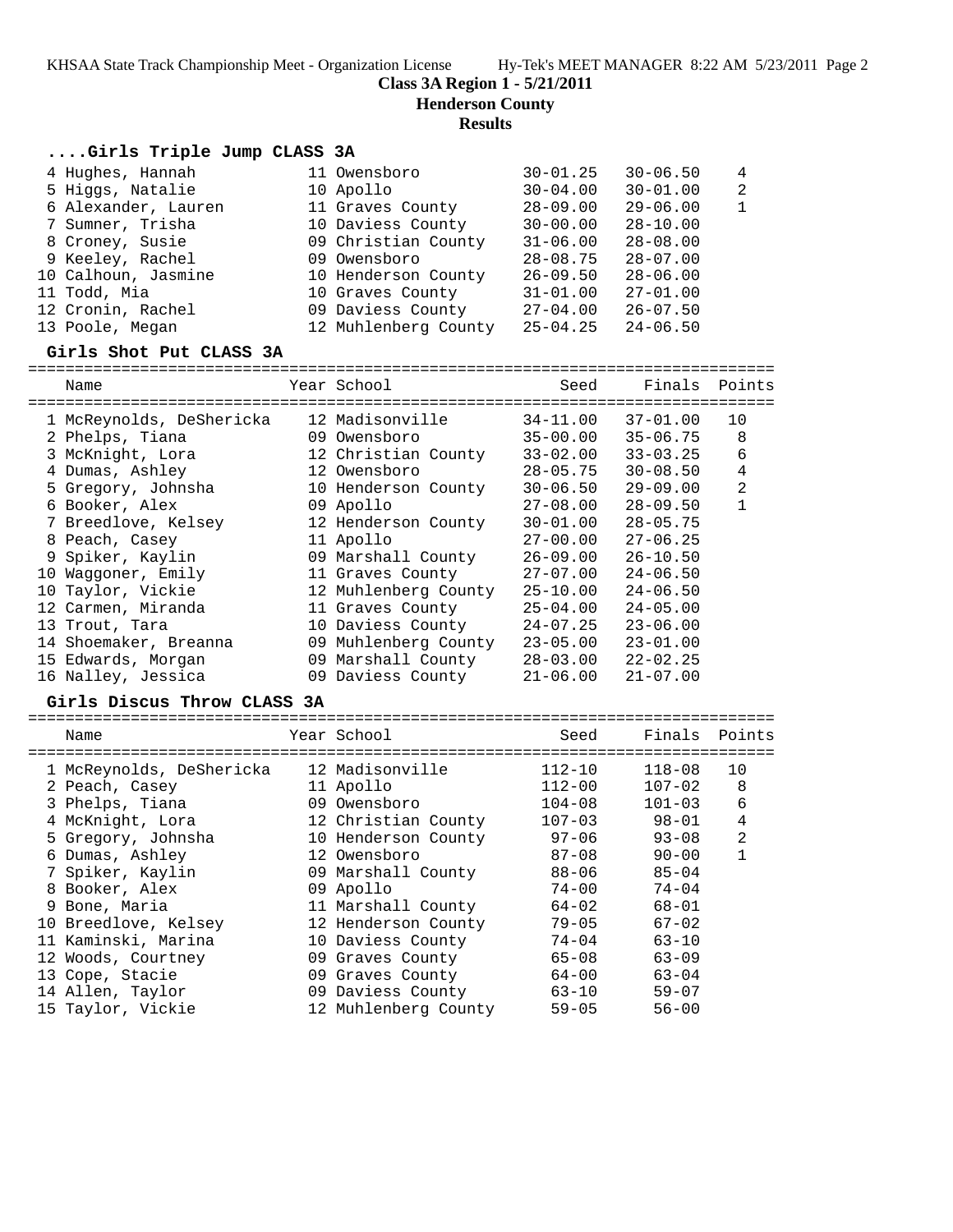# **Class 3A Region 1 - 5/21/2011**

**Henderson County**

#### **Results**

#### **Boys High Jump CLASS 3A**

| Name               |    | Year School          | Seed        | Finals Points |                |            |
|--------------------|----|----------------------|-------------|---------------|----------------|------------|
|                    |    |                      |             |               |                |            |
| 1 Brown, Zac       |    | 12 Owensboro         | $6 - 02.00$ | $6 - 02.00$   | 10             | $\circ$    |
| 2 Cohron, Logan    |    | 12 Apollo            | $6 - 04.00$ | $J6 - 02.00$  | 8              | XO         |
| 3 Atkinson, Steve  |    | 12 Marshall County   | $6 - 02.00$ | $6 - 00.00$   | 6              | $\circ$    |
| 4 Gregory, Cody    |    | 09 Marshall County   | $6 - 02.00$ | $J6 - 00.00$  | 4              | XO         |
| 5 Stevenson, Will  |    | 12 Daviess County    | $6 - 00.00$ | $J6-00.00$    | $\overline{2}$ | <b>XXO</b> |
| 6 Armstead, Jordan |    | 10 Henderson County  | $6 - 00.00$ | $5 - 10.00$   | $\mathbf 1$    |            |
| 7 Horn, Matt       |    | 12 Daviess County    | $5 - 09.00$ | $5 - 08.00$   | $\circ$        |            |
| 8 Miller, Johnnie  |    | 12 Muhlenberg County | $6 - 00.00$ | $J5-08.00$    | XO             |            |
| 9 Goatley, Tanner  |    | 12 Graves County     | $5 - 08.00$ | $J5-08.00$    | XXO            |            |
| 10 Vessell, Dustin |    | 09 Graves County     | $5 - 06.00$ | $5 - 06.00$   |                |            |
| 11 Zamora, Kevin   |    | 09 Henderson County  | $5 - 00.00$ | $5 - 04.00$   |                |            |
| -- Young, Delon    | 11 | Owensboro            | $5 - 06.00$ | ΝH            |                |            |

#### **Boys Pole Vault CLASS 3A**

================================================================================ Name Year School Seed Finals Points ================================================================================ 1 Cooper, Cain 09 Henderson County 13-00.00 12-06.00 10 o o 2 Benningfield, Jacob 12 Daviess County 12-06.00 J12-06.00 8 o o xo xxo 3 Barker, Chase 11 Daviess County 12-06.00 J12-06.00 6 xo o o o 4 Comer, Codie 12 Henderson County 12-00.00 11-06.00 4 5 Smith, Bradley 12 Graves County 9-06.00 9-06.00 2 o 6 Egdbert, James 10 Owensboro 10-00.00 J9-06.00 1 xo o o 7 Harvey, Patrick 10 Marshall County 8-00.00 8-06.00 o o xxo o 8 Low, Trent 11 Marshall County 8-00.00 J8-06.00 o xo o o 9 Cope, Corey 09 Graves County 7-00.00 8-00.00

### **Boys Long Jump CLASS 3A**

================================================================================ Name Year School Seed Finals Points ================================================================================ 1 Gregory, Cody 09 Marshall County 21-01.50 21-02.00 10 2 Main, Zack 10 Owensboro 20-05.00 20-11.00 8 3 Whitlock, Rushad 10 Henderson County 19-01.00 19-10.00 6 4 Dillard, Elijah 11 Apollo 19-08.00 19-09.00 4 5 Dillard, CJ 09 Apollo 18-00.00 19-01.00 2 6 Jackson, Tyrane 12 Daviess County 18-08.00 18-10.00 1 7 Crawford, Zach 12 Graves County 18-01.00 17-08.00 8 Deason, Richard 12 Graves County 17-03.25 17-04.50 9 Tuck, Anothony 10 Henderson County 18-09.00 17-02.00 10 Carbon, TJ 12 Owensboro 17-08.00 16-10.00 11 Hawkins, Stephen 10 Marshall County 17-01.50 16-07.50 12 Crowell, Chase 09 Madisonville 15-01.75 15-11.50 13 Thomas, Ke-Vonta 09 Daviess County 18-08.00 15-11.00 14 Newby, Jason 07 Christian County 15-05.00 13-10.50 15 Cooper, Chris 07 Christian County 13-08.00 13-02.00

# **Boys Triple Jump CLASS 3A**

| Name                                 | Year School                     | Seed                         | Finals Points                |            |
|--------------------------------------|---------------------------------|------------------------------|------------------------------|------------|
| 1 Whittemore, Tre<br>2 Gregory, Cody | 09 Apollo<br>09 Marshall County | $42 - 11.00$<br>$41 - 07.00$ | $43 - 05.00$<br>$40 - 11.50$ | - 1 O<br>8 |